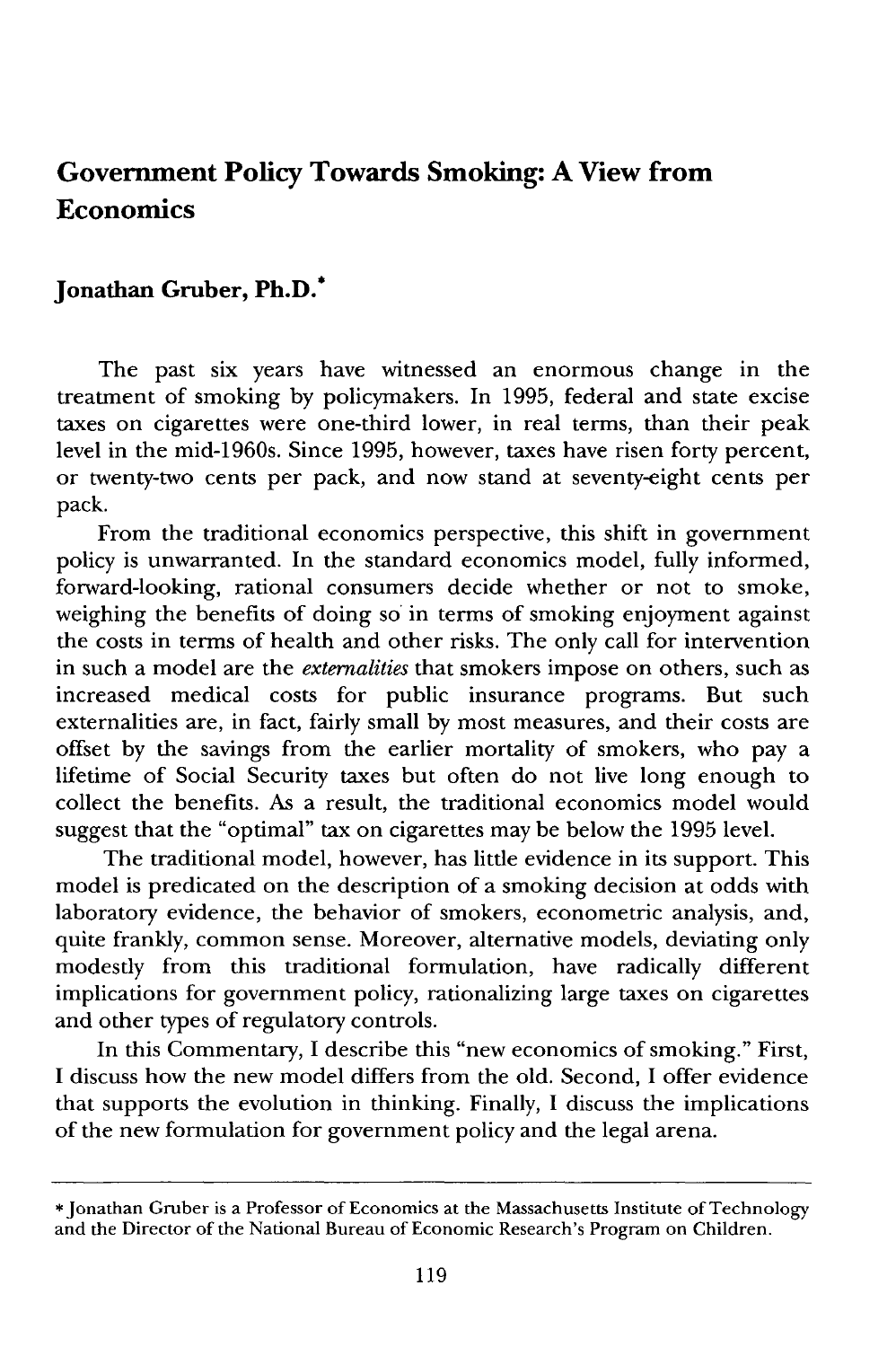### THE TRADITIONAL ECONOMICS MODEL

The traditional economics model of smoking follows the standard economics approach to modeling any decision that involves tradeoffs over time. Smoking a cigarette today increases utility today, but lowers future utility by reducing health. Fully informed, forward-looking, rational consumers trade present gains against future costs, deciding to smoke only if the former outweighs the latter.

Of course, smoking differs from many other activities. It is well established that smoking is a highly addictive behavior. But, Nobel Prize winning economist Gary Becker (and his prominent co-author, Kevin Murphy) showed in the late 1980s that addiction does not, per se, invalidate the conclusions of the standard model, but merely complicates the analysis.<sup>1</sup> The consumer must consider not just the costs and benefits of a given cigarette, but also the fact that smoking a cigarette increases his level of addiction, committing him to future consumption. The underlying principle is the same: individuals will only smoke if the benefits of smoking exceed its costs, including both the monetary and health costs of future cigarettes to which the addicted smoker is committing himself.

This "rational addiction" approach to modeling addictive behaviors appeals to economists and has been adopted, either explicitly or implicitly, as the standard model in the field. The key implication of this approach is that the appropriate role for government (and, by extension, the legal system) is solely a function of the externalities that smokers impose on others. Since the decision to smoke, like all other consumption decisions, is governed by rational choice, the fact that smokers impose enormous costs on themselves is irrelevant. The costs they impose on others, alone, give rise to a mandate for governmental action.

A large amount of literature is devoted to measuring the externalities of smoking. While some controversy exists within this literature, there is a fairly strong consensus that the net externalities are small, on the order of forty cents per pack or less. This seemingly low estimate reflects the convenient fact that smokers die, on average, about six years earlier than non-smokers. Thus, the increased health costs that smokers impose on others, in terms of group insurance and public programs, are offset by their premature death, reducing Social Security benefit payments and Medicare health expenditures. Indeed, some claim that these offsetting savings are so large that smoking actually generates net positive benefits for society.

<sup>&</sup>lt;sup>1</sup> Gary S. Becker & Kevin M. Murphy, *A Theory of Rational Addiction*, 96 J. POL. ECON. 675-700 (1988).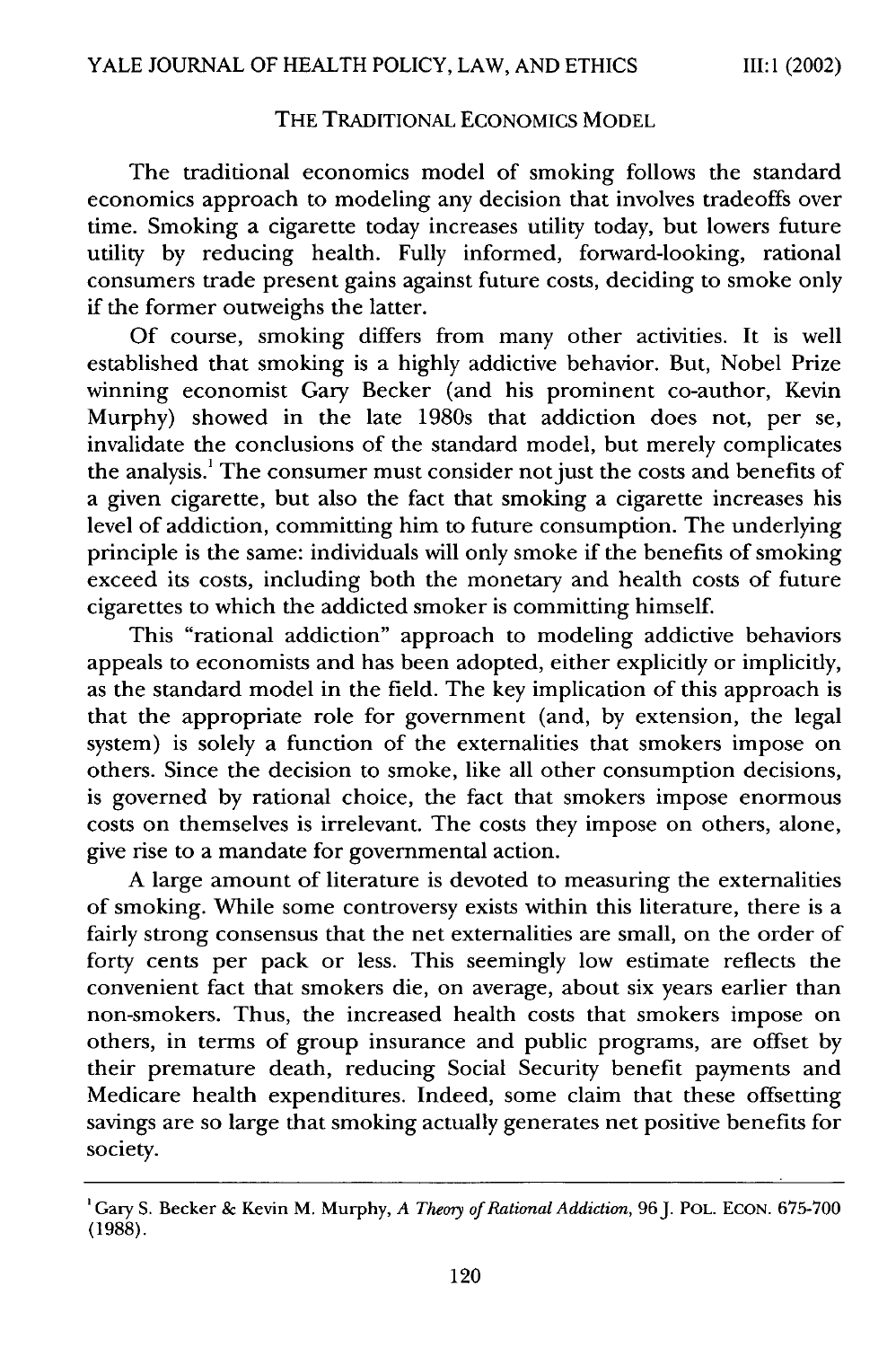If the external costs of smoking are small, then the traditional economics model suggests a limited governmental role in regulating smoking. The appropriate level of taxation, or legally induced price increases, is at the level of the externality, which is most likely below or near existing tax levels.

#### A NEW ECONOMICS APPROACH

However, there is evidence suggesting that the traditional economics model is not appropriate for assessing the role of governments and legal systems in regulating tobacco use. First, the decision to begin smoking is made primarily by youths,<sup>2</sup> whose ability to make fully informed, appropriately forward-looking decisions is questioned by society in many contexts (as manifest in laws such as minimum drinking, driving, and voting ages). Moreover, my own research convincingly demonstrates that long-term consequences result from deciding to smoke as a youth; simply put, smoking as a youth causes smoking as an adult.<sup>3</sup> If youths are not perfectly rational, fully informed, forward-looking decision-makers, then the fact that smoking is addictive does matter, as it causes "mistakes" by youths to have implications throughout their lives. While there is some evidence that youths are fully informed about the health risks of smoking and may even overestimate those risks, it is clear that they dramatically underestimate the addictive nature of smoking. Fifty-six percent of high school seniors who smoke say they will quit within five years, but only thirty-one percent actually do. Moreover, for smokers who average at least one pack of cigarettes per day, the smoking rate five years later among those who stated that they would not be smoking (seventy-four percent) is actually higher than the smoking rate among those who stated that they would still be smoking (seventy-two percent). Such self-delusion can lead to mistakes with lifelong implications. Indeed, I estimate that the dramatic rise in smoking among youths in the 1990s will, given the health damage of smoking, result in 3.2 million fewer years of life for high school seniors surveyed in that period.<sup>4</sup>

Further, there is evidence that adults are unable to quit smoking even if they desire to do so. According to one study, over eighty percent of smokers try to quit in a typical year, the average smoker trying to quit every eight and one-half months. However, fifty-four percent of serious attempts

<sup>&</sup>lt;sup>2</sup> More than seventy-five percent of smokers start before age nineteen.

**<sup>3</sup>** Jonathan Gruber, *Youth Smoking in the 1990s: Why Did It Rise and What Are the Long-Run Implications?,* AM. ECON. REv., May 2001, at 85-90.

*<sup>4</sup> Id.* at 90.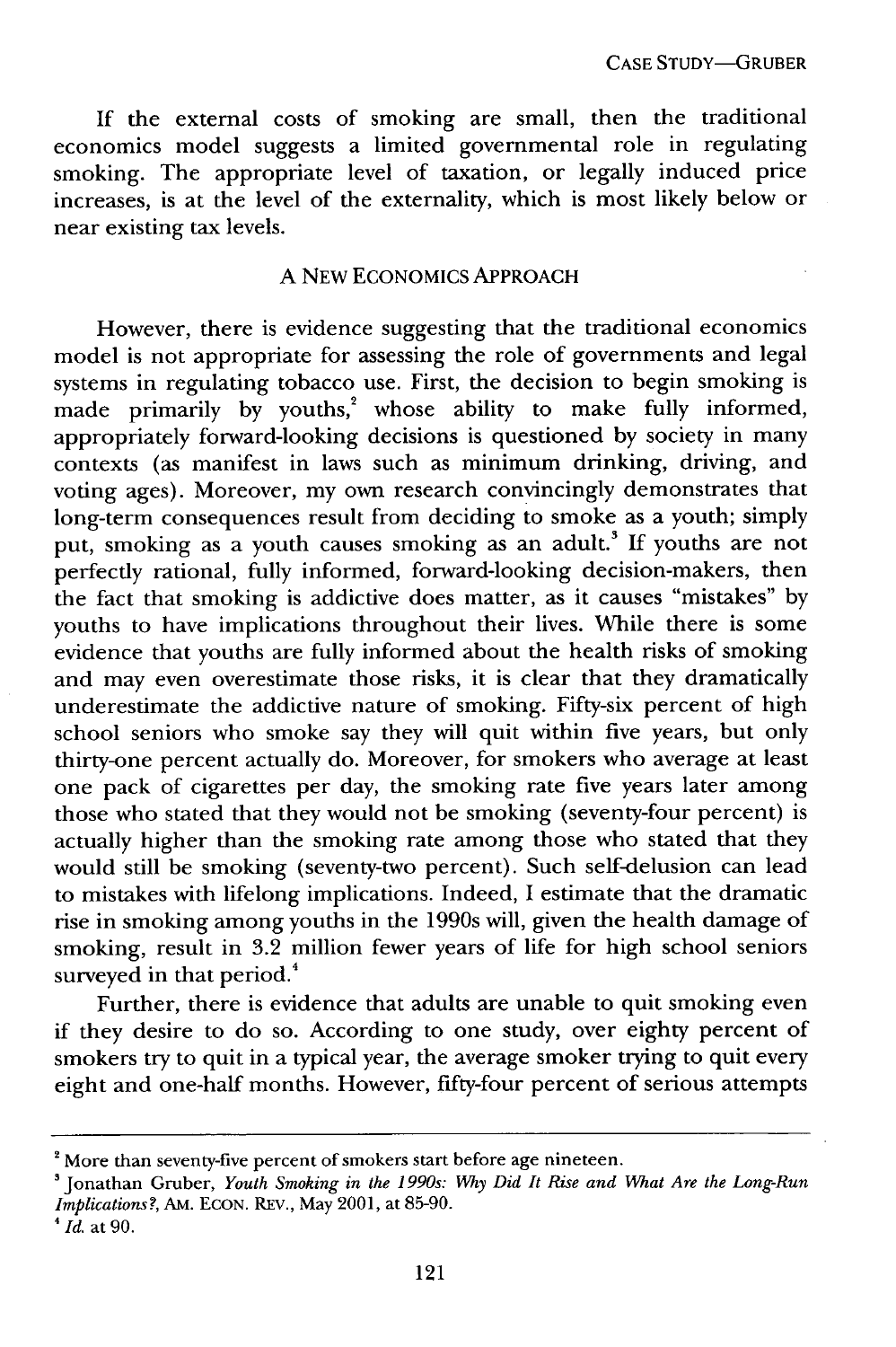to quit fail within the first week.

These facts have motivated Botond Koszegi and me to develop an alternative formulation of smoking that changes the traditional formulation in just one critical way: it allows smokers to be timeinconsistent." This approach, now widely used within the new field of "behavioral economics," is one in which there is conflict between what the smoker would like for himself today and what he would like for himself tomorrow.<sup>6</sup> Today's "self" is impatient: faced with the tradeoff between the short-term pleasures of smoking and the long-term health damages it creates, he will greatly discount the latter and decide to smoke. Tomorrow's "self," however, is considerably more patient and would prefer to quit smoking. Unfortunately, tomorrow never comes. With each new day, the future self that was once patient is now the impatient current self. So, the smoker continues to smoke, to his long-term detriment.

The time-inconsistent formulation of preferences is supported by the extensive literature on individual choice over time. The hallmark of time inconsistency is that individuals will have different levels of patience when making decisions over different timeframes. In the time-consistent case, a tradeoff between any pair of days is the same regardless of when that pair of days arises; impatience between one day and the next is the same now as it is in ten years. But, experiments consistently show that this is not the case; when making decisions about the future, consumers are more patient than when they make those same decisions about today. Individuals are considerably more willing to declare that their diets will start tomorrow than to actually start their diets today. The problem is that when tomorrow comes, pushing back the diet's start date is too easy. Therein lies the conflict: one would always like to start the diet tomorrow, but one never reaches a point of actually making that sacrifice.

The key implication of time-inconsistent preferences is that one's future self would like to somehow constrain one's current self to behave more patiently. Thus, time-inconsistent consumers will demand commitment devices that can induce behavior that is more appropriate in the present. Indeed, the search for such commitment devices is the hallmark of most recommended strategies for quitting smoking. People regularly set up socially managed incentives to refrain from smoking by betting with others, telling others about their decision, or otherwise

**<sup>&#</sup>x27; JONATHAN** GRUBER **& BOTOND** KoSZEGI, A THEORY OF GOVERNMENT REGULATION OF ADDICTIVE BADS: OPTIMAL TAx LEVELS (Nat'l Bureau of Econ. Research, Working Paper No. 8777, 2002).

 $6$  The traditional economics model assumes that today's self and all future selves agree on the advisability of smoking, leading to no regret or inability to carry out plans to quit.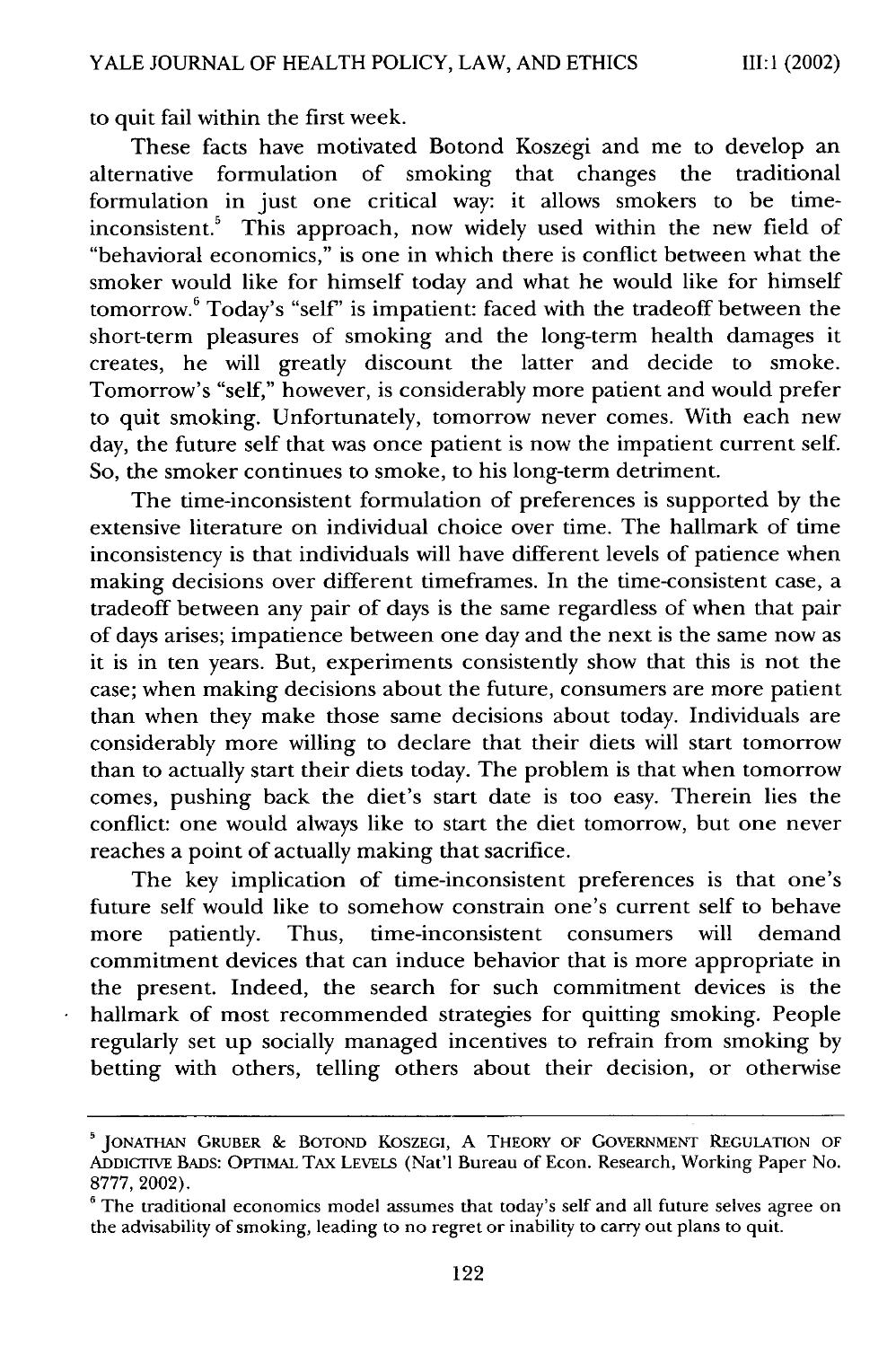making it embarrassing to smoke. Both academic publications and selfhelp books recommend various punishment and self-control strategies. Clearly, smokers need commitment devices to help them overcome their addiction problems.

Unfortunately, the private market imperfectly provides such selfcontrol devices. For every possible device, another device can undo it. A person can always cheat on his bets with others, or not go to support-group meetings and smoke instead. There is no way to truly commit oneself to eschew smoking, or not buy cigarettes, through the private market.

The government, on the other hand, can provide an excellent commitment device—cigarette taxation. By raising the price of cigarettes, smoking becomes more costly for today's self, which would lower today's smoking and thus help achieve what the long-term self would desire. There is extensive literature documenting that smoking falls as cigarette prices rise. The best estimates suggest that each ten-percent rise in cigarette price lowers consumption by five to six percent. For youths, price sensitivity is even higher.

Thus, the time-inconsistent formulation suggests a new rationale for government intervention beyond the damage that smokers inflict on others. In this model, the damage that smokers cause to themselves is also relevant. This is because, from their own long-term perspective, smokers are smoking too much. Their long-term selves recognize this failure and would like to reduce smoking, but, without a legal commitment device, their current selves are unable to do so. Thus, the government can do what the private sector cannot—make smoking more costly in a way that cannot be evaded, thereby combating one's short-term impatience on behalf of one's long-term interests.

It is important to highlight that the new formulation does not depart radically from the traditional economics model. I continue to assume that consumers are perfectly rational, forward-looking, and fully informed. In every respect but one (time consistency), I retain the features of decisionmaking that economists have used for years to model behavior. However, the two models do have one key difference in their predictions. Under the traditional formulation, higher taxes on cigarettes make smokers worse off; the government would be constraining their rational choice. In contrast, under the alternative formulation, higher taxes make smokers better off; the government would help them achieve the self-control that they cannot secure through the private market. In a recent study, Sendhil Mullainathan and I directly tested this prediction by assessing whether the self-reported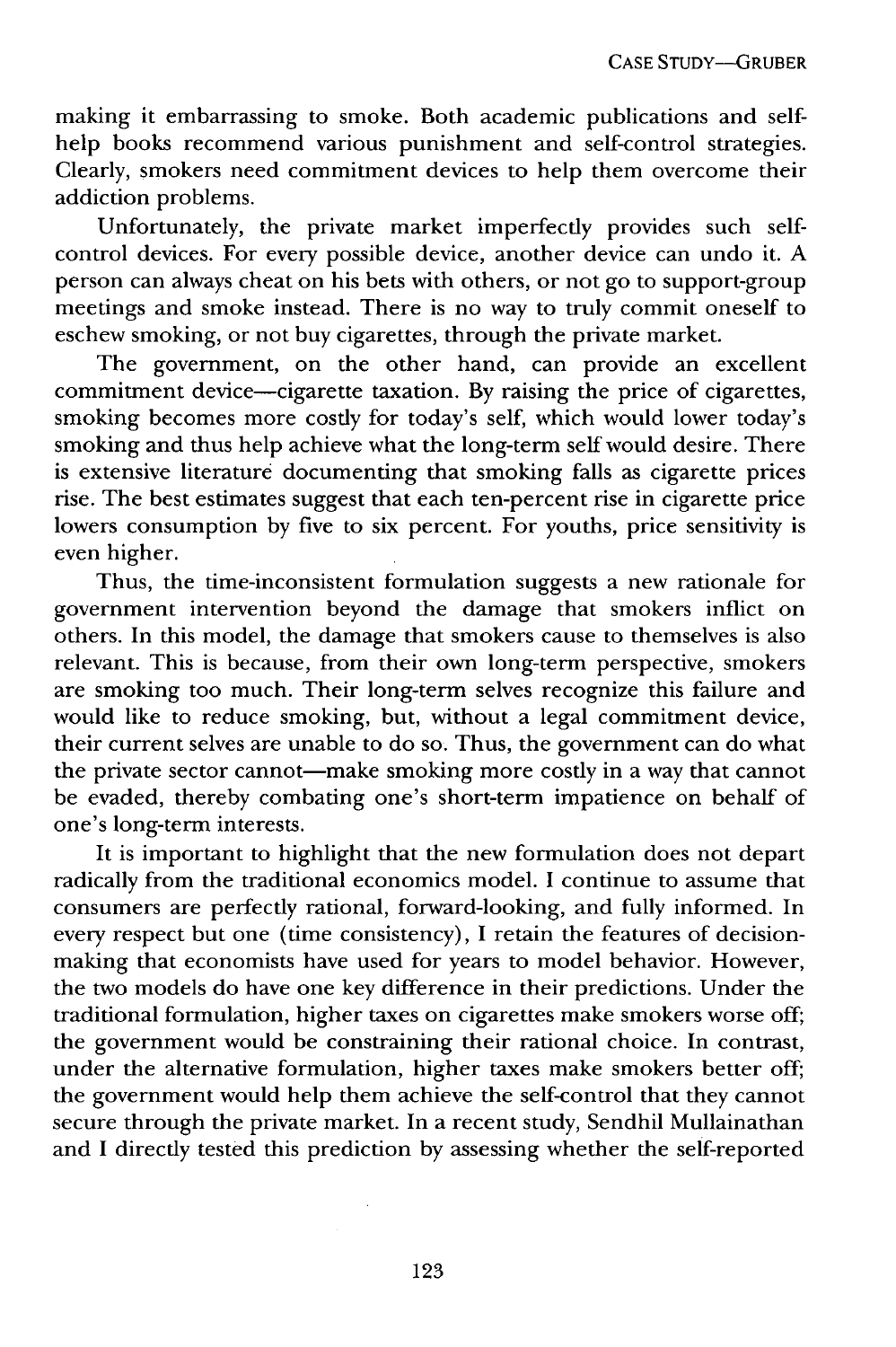**111: 1** (2002)

well being of smokers falls or rises when cigarette taxes increase.' Data from both the United States and Canada consistently associated higher taxes with higher levels of reported well being. While the study is not an ideal experimental evaluation of the alternative models, its findings are much more consistent with the time-inconsistent formulation than with the traditional model.

#### IMPLICATIONS OF THE NEW APPROACH FOR GOVERNMENT POLICY

While the new smoking model changes the traditional model in only one way, it has dramatic implications for public policy. The reason is simple; while the net damage that smokers do to others is small, the damage that smokers do to themselves is enormous. Smoking has many negative health effects, but Koszegi and I focus on only one-the cost in terms of shortened lives.<sup>8</sup> As mentioned, smokers, on average, live about six years less than non-smokers. Economists, most notably Kip Viscusi, have spent years showing how we can use our revealed risk preferences to value lost life. Viscusi's central estimates, derived from such examples as the higher pay required by workers in risky jobs, suggest that the value of a life is something on the order of seven million dollars.<sup>9</sup>

Based on the average number of cigarettes smoked over the course of a smoker's life, the reduction of years lived, and the value of life-years lost, Koszegi and I compute that the cost of smoking one pack of cigarettes, in terms of the value of life lost, is thirty-five dollars per pack."' This is an enormous figure, approximately one hundred times the typical estimate of the externalities caused by smoking. Given the extent to which smokers damage themselves by smoking, any model proposing that some of these internalities be reflected in government policy will suggest very large optimal taxes on cigarettes.

Koszegi and I computed the implications of these internalities under the time-inconsistent model. We first considered a very modest degree of time inconsistency, far below those in most laboratory experiments.<sup>11</sup> Even in that case, we found that the optimal tax on cigarettes, above and beyond

**<sup>&#</sup>x27;** JONATHAN GRUBER & **SENDHIL MULLAINATHAN,** Do **CIGARETTE TAXES** MAKE SMOKERS HAPPIER? (Nat'l Bureau of Econ. Research, Working Paper No. 8872, 2002).

<sup>&#</sup>x27;Gruber & Koszegi, *supra* note 5.

<sup>&</sup>lt;sup>9</sup>Kip W. Viscusi, *The Value of Risks to Life and Health*, 31 J. ECON. LIT. 1912, 1930 (1993).

**<sup>&</sup>quot;** This estimate is derived by using estimates for the typical value of (1) a life-year, as determined by Viscusi, *id.* at 1920-24, and (2) the minutes of life lost per cigarette smoked, **MANNING ET AL.,** THE **COSTS** OF POOR HEALTH HABITS 8-9, 62 (Harvard Univ. Press 1989). This is clearly an average and not a marginal calculation.

**<sup>&</sup>quot;** Gruber & Koszegi, *supra* note 5.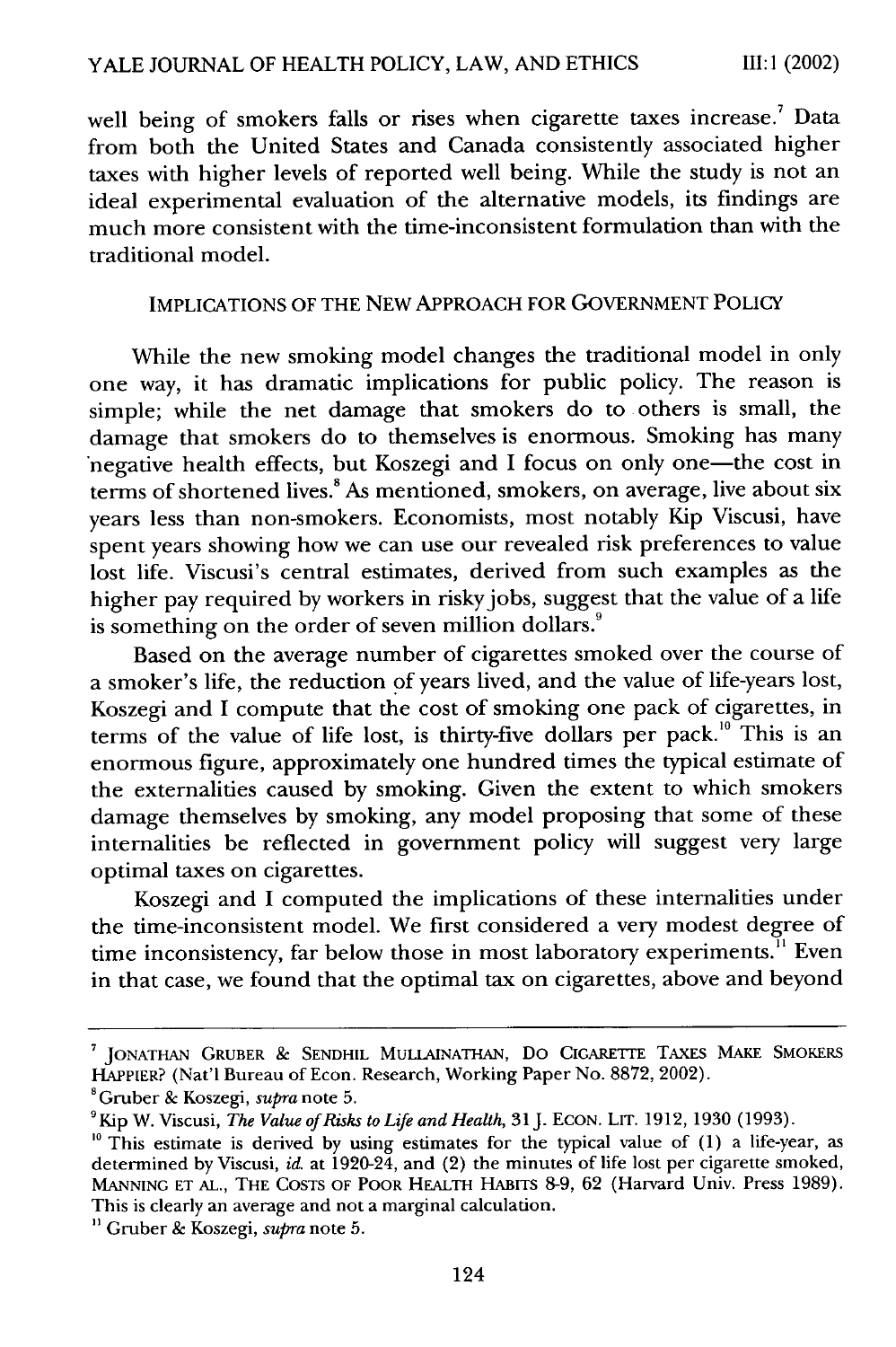any external effects, is one to two dollars. For more severe time inconsistency, which is consistent with laboratory evidence on preferences, the tax is much higher, from five to ten dollars per pack. This estimate does not even incorporate the types of misperceptions held by youths, which might make the tax even higher. Thus, the new smoking model suggests a much more aggressive role for government regulation than does the traditional model.

Another common argument against cigarette taxation is made on distributional grounds. Smoking in the United States is concentrated socioeconomically, with the smoking rates of the lowest income quartile roughly twice those of the highest quartile. Expenditures on tobacco products, as a share of family income, falls from 3.2 percent in the bottom income quintile to only 0.4 percent in the top income quintile. This inverse relationship raises the concern that increased cigarette taxes will excessively burden those with the lowest incomes.

The alternative approach to modeling smoking challenges the standard perception that cigarette taxes are highly regressive because cigarette taxes confer greater benefit in terms of "self-control" to consumers who are most price-sensitive. Lower-income groups are much more price-sensitive than higher-income groups. Indeed, my own estimates suggest that the price elasticity of cigarette demand in the bottom quartile of the income distribution is roughly negative one. In other words, when cigarette prices rise, there is no net increase in cigarette spending for the lowest income group. For higher-income groups, price sensitivity is only about one-third that of their lower-income counterparts.

Given these differences, cigarette taxes are, in general, not very regressive since the greater self-control benefits for lower-income groups compensate for the higher taxes they pay as a share of income.<sup>12</sup> Indeed, if self-control problems are great, then cigarette taxes can be highly progressive under the time-inconsistent approach. With a price elasticity of negative one, the poor, as a group, spend no more of their incomes on cigarettes after tax increases than they did before. The savings among those who smoke less offsets the higher spending among those who still smoke the same amount. But, as a group, the poor are much healthier because of the reduction in smoking. So, overall, they are better off from the higher prices.

Thus, the time-inconsistent model overturns the two main arguments against cigarette taxation: (1) that the externalities are small (the alternative model suggests that internalities should matter as well), and (2)

<sup>1</sup> 2Gruber & Koszegi, *supra* note 5.